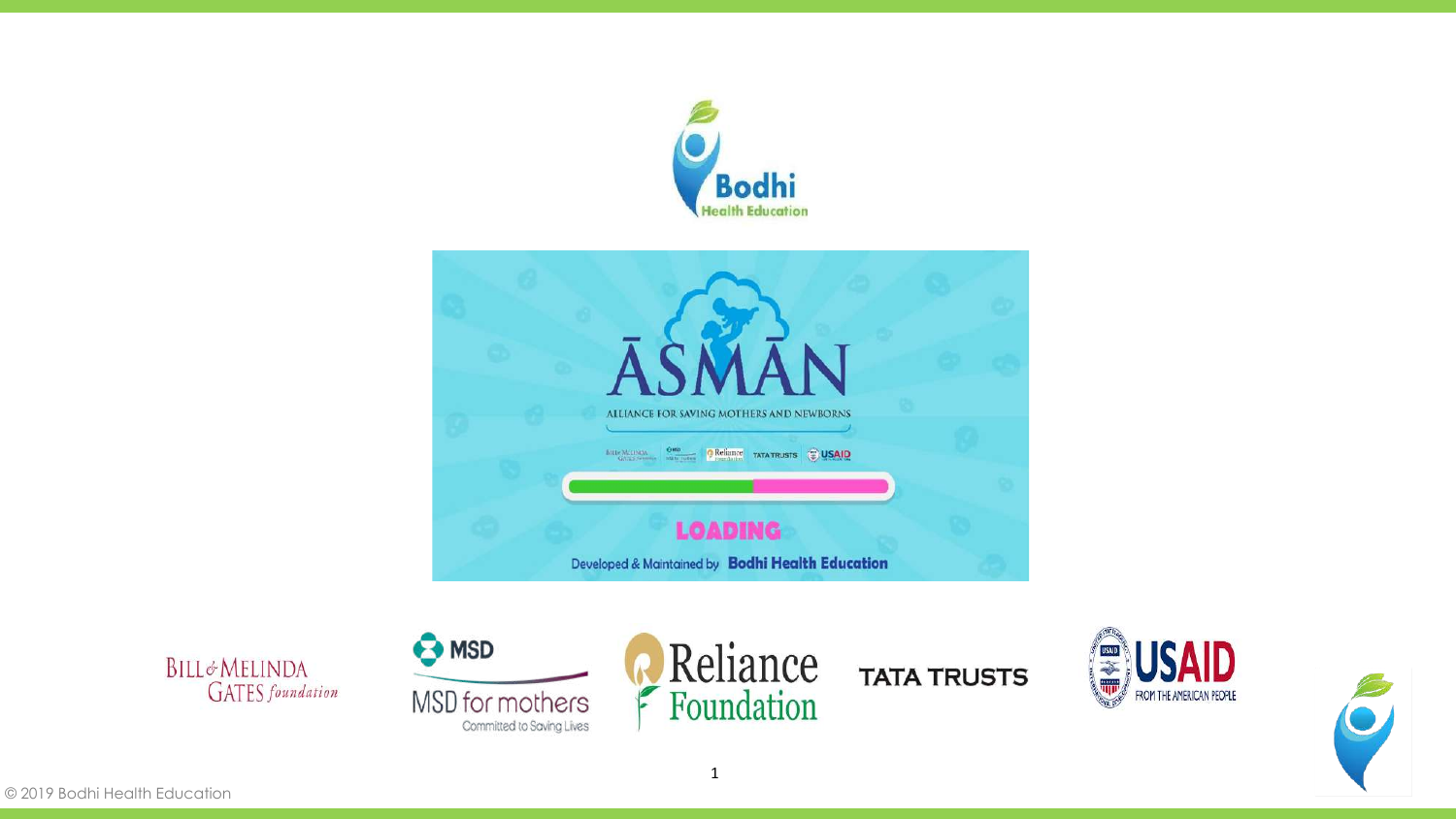### Case Study:

## Saving Lives at Birth - game for nurses - promoting safe childbirth, maternal & new-born care practices



#### Makes learning fun, engaging & interactive

**BILL&MELINDA** 

**GATES** foundation



Real life cases improve 'problem solving' skills, reinforces positive behavior

Reliance

Foundation

**MSD** 



**TATA TRUSTS** 

**USAID** 

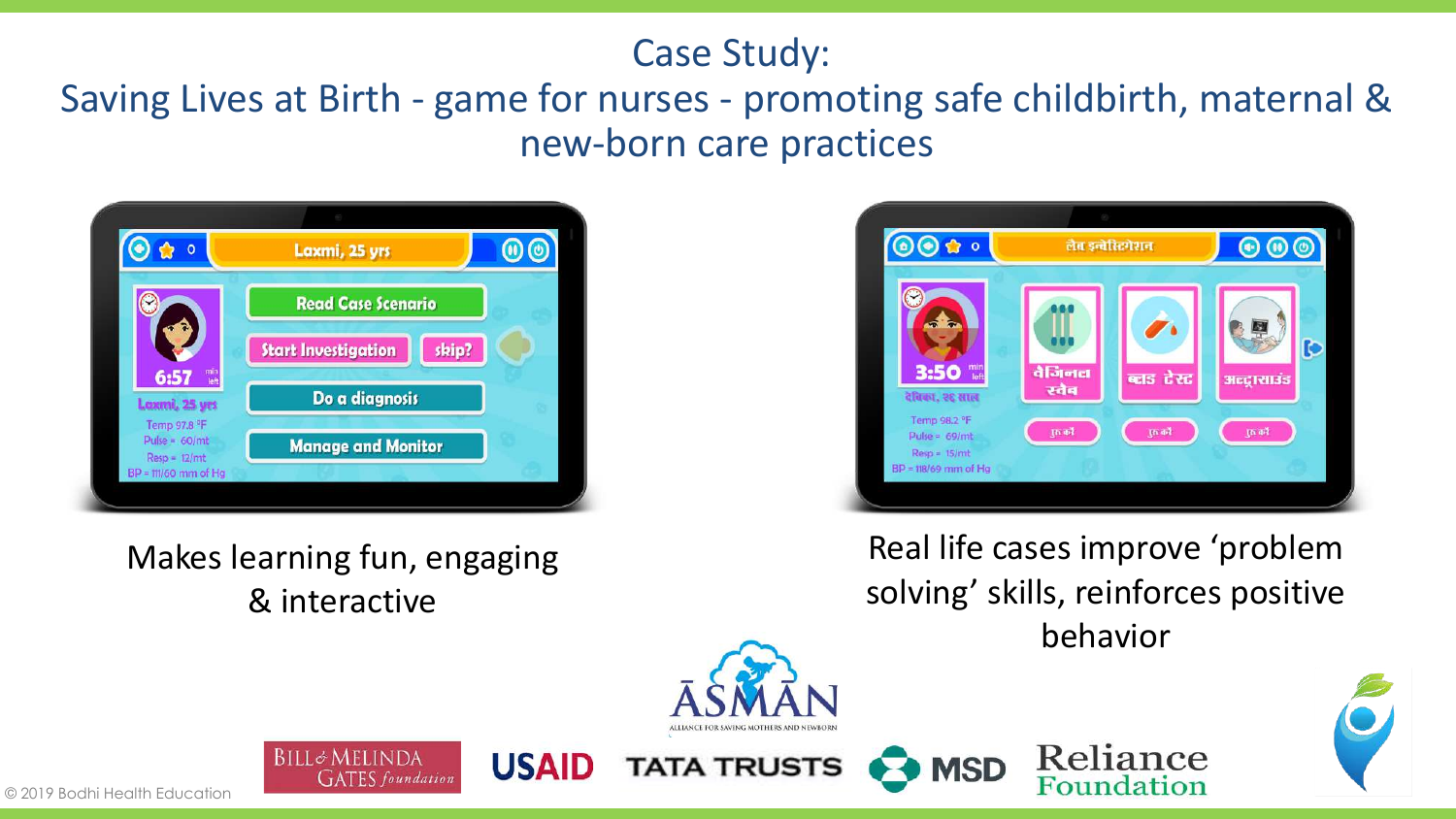## Simulation based learning to practice evidence-based skills



3 Practice evidence-based protocol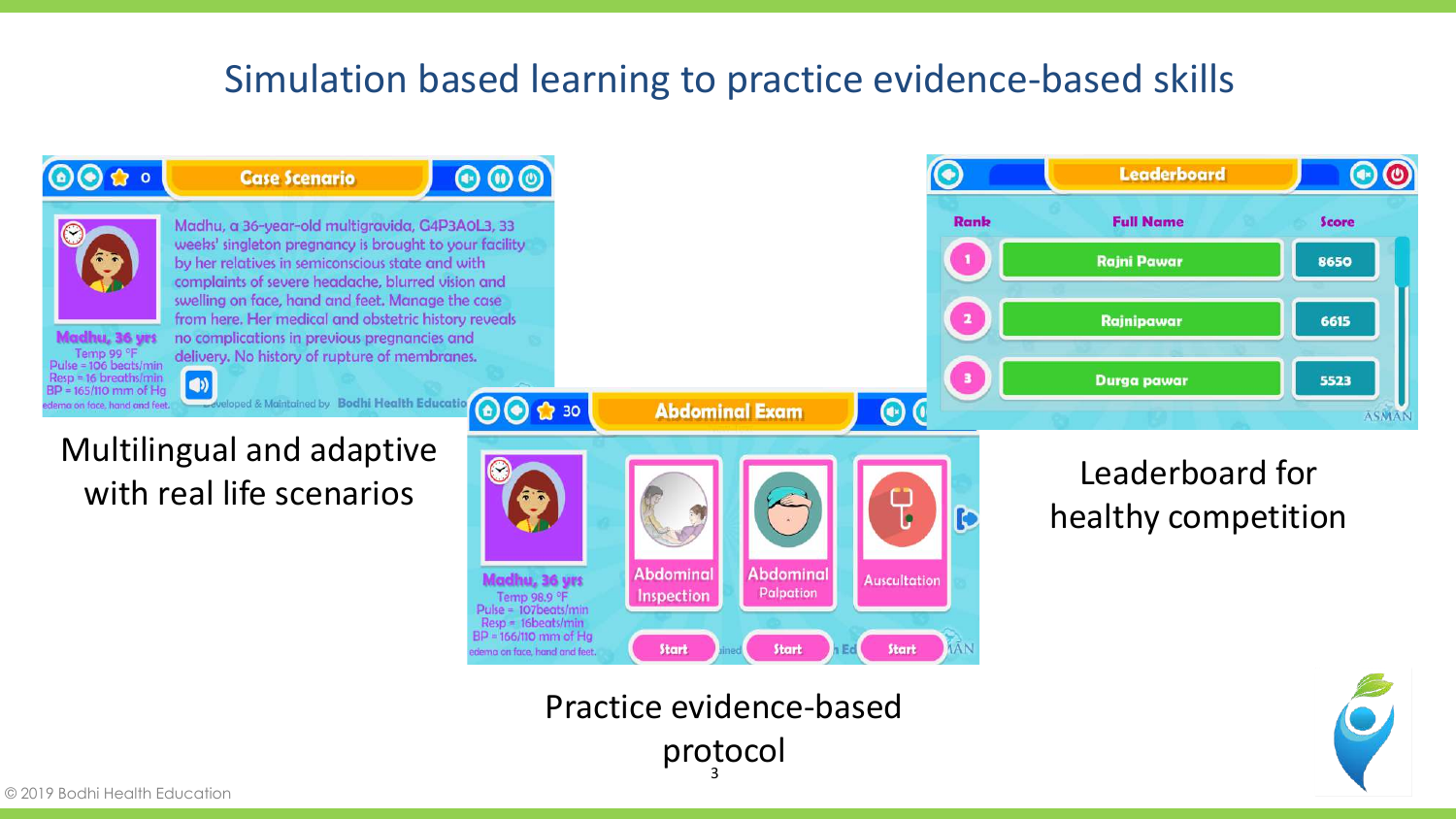## Use centric design principle based on 5-element model

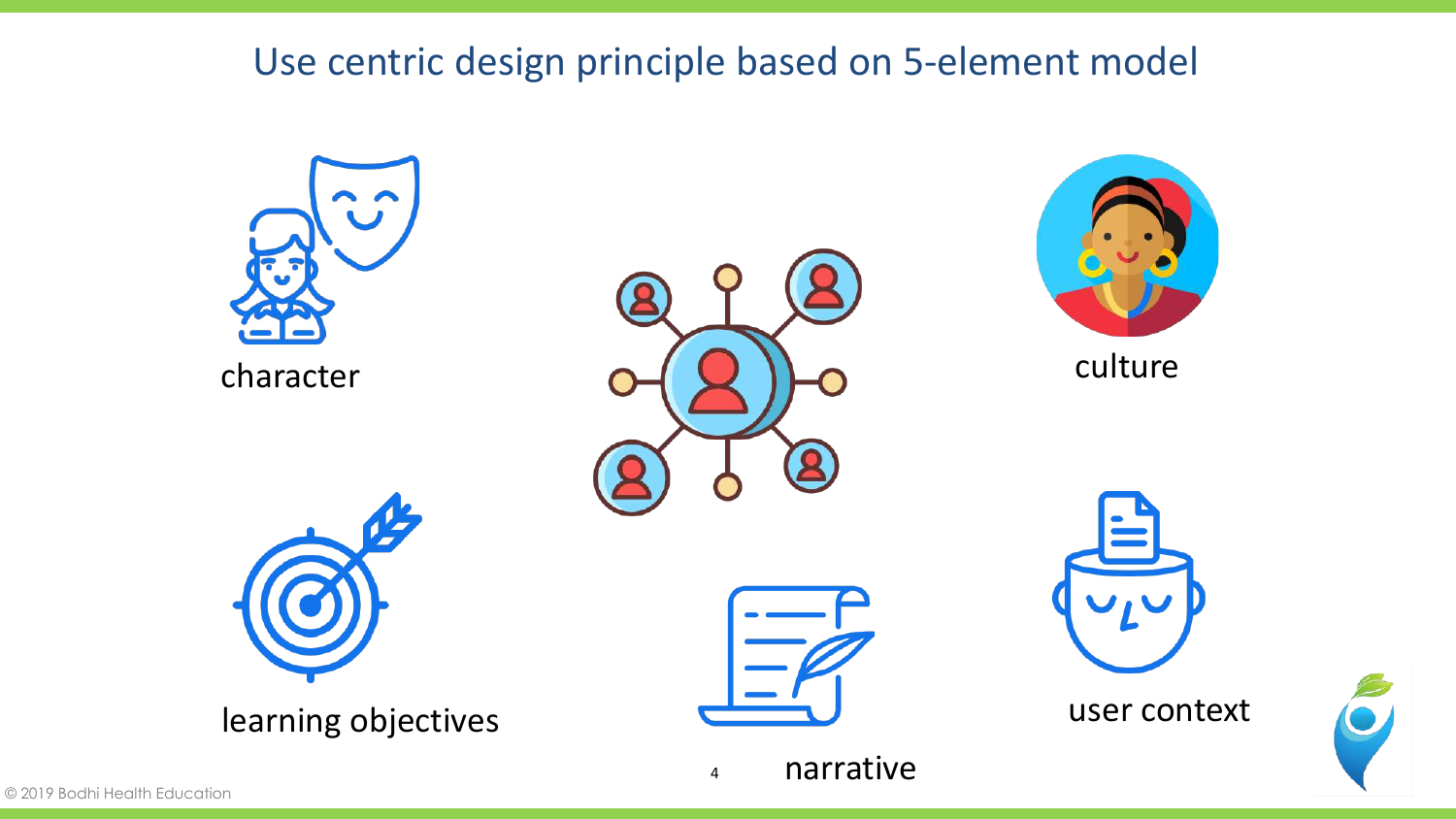## Multiple use-cases of the product





Pre-Service/In-Service, training activities



Assessments for workforce optimization



Job-Aid

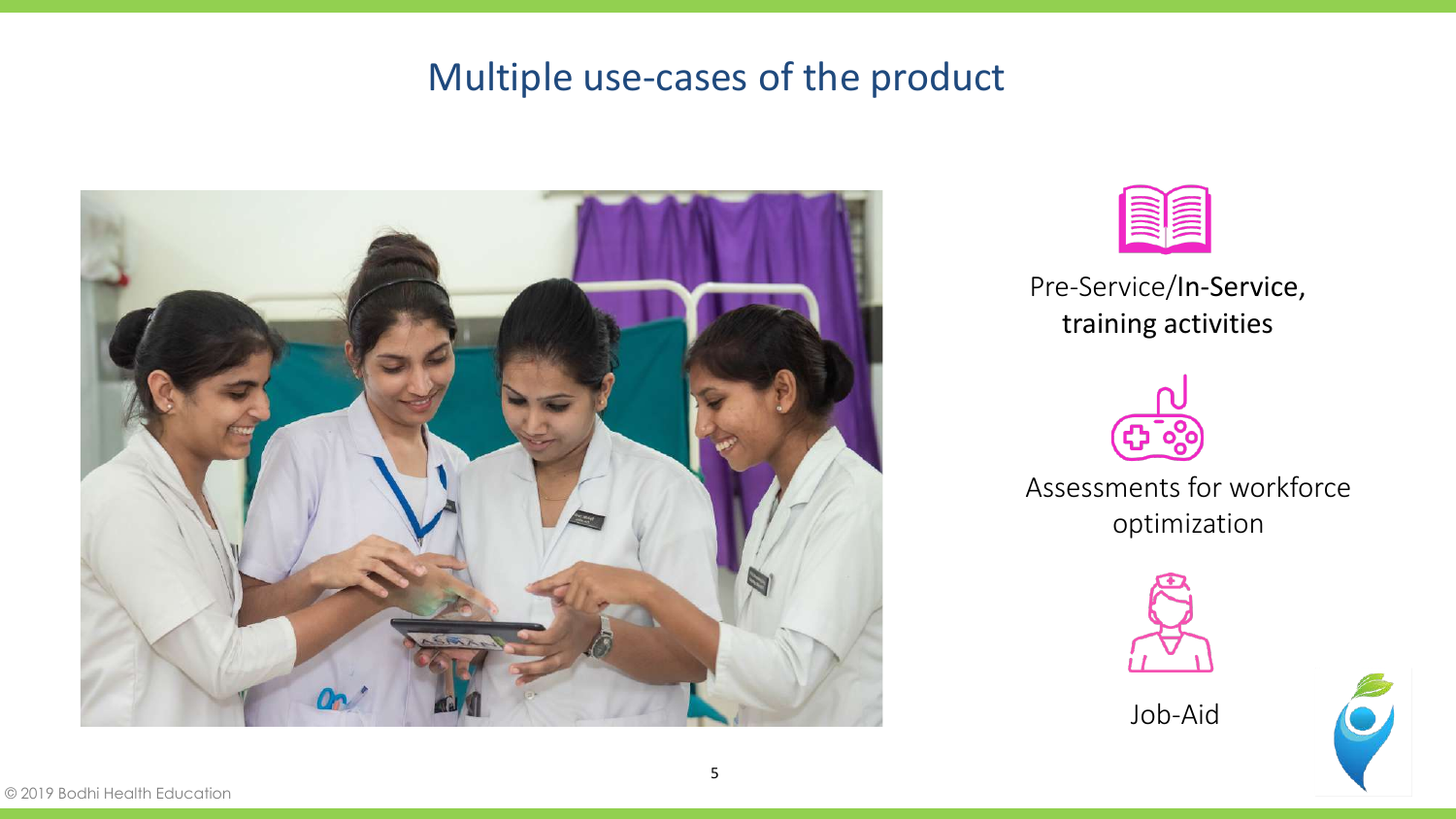## AI engine helps personalise learning path for every nurse – significant cost saving for hospital chains



- Measure and monitor progress and compliance
- Recommend learning path for
	- every player
- Identify high performer

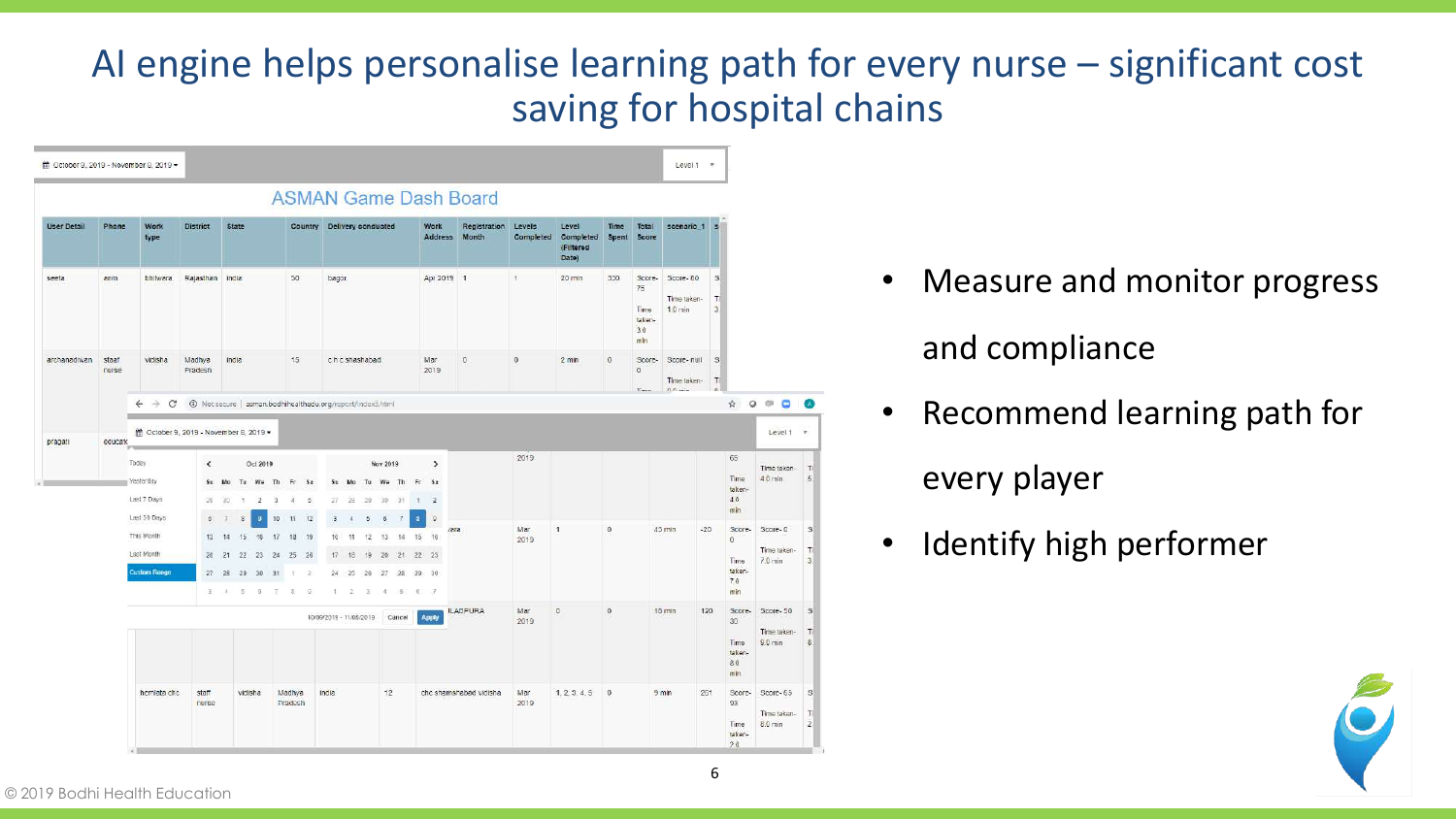#### Reach and Impact



[Source: https://www.asmanalliance.in/](https://www.asmanalliance.in/)

**BILL&MELINDA** 

**GATES** foundation

**USAID** 





Reliance

Foundation

**MSD**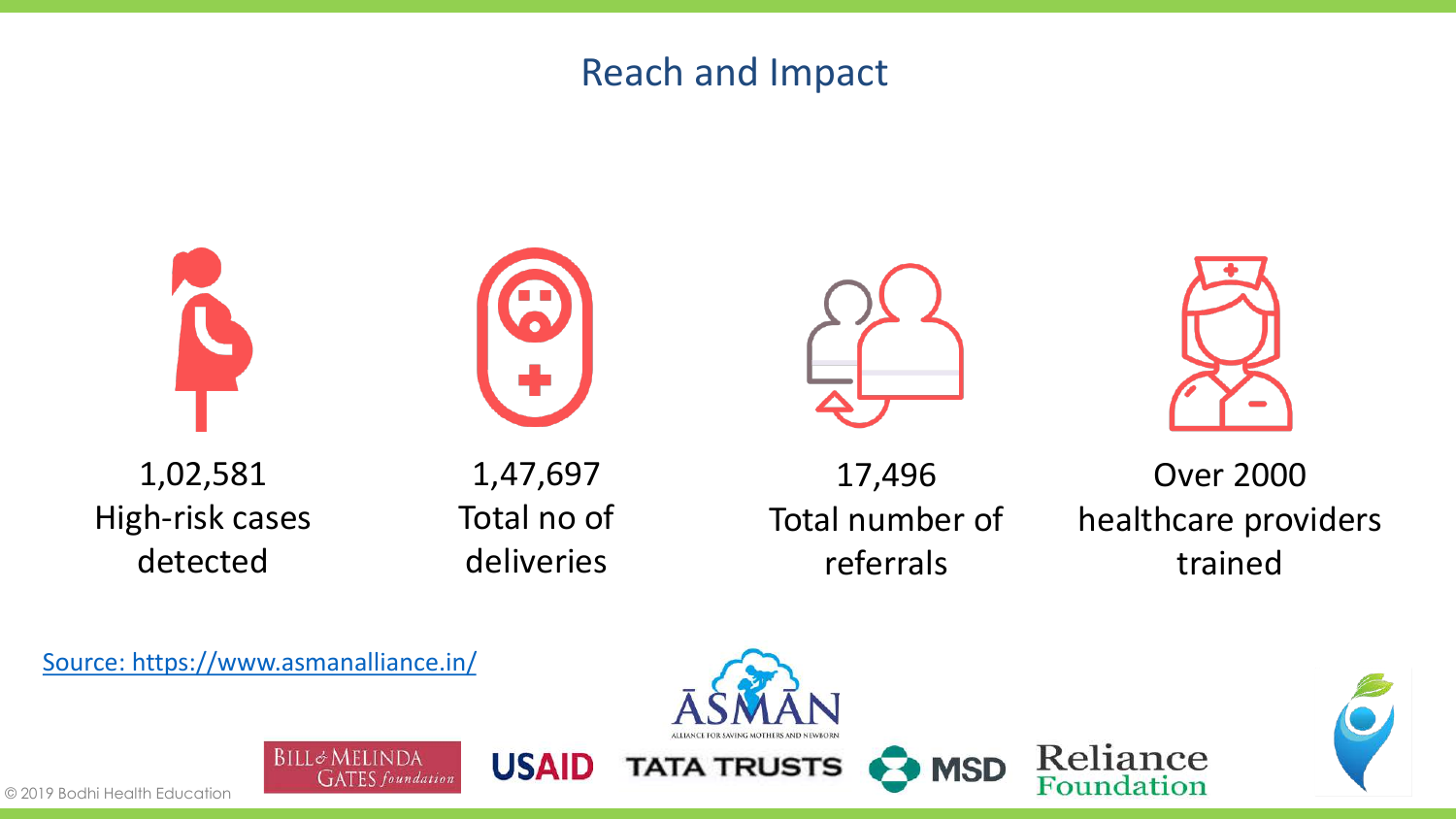## Easy deployment and scale-up